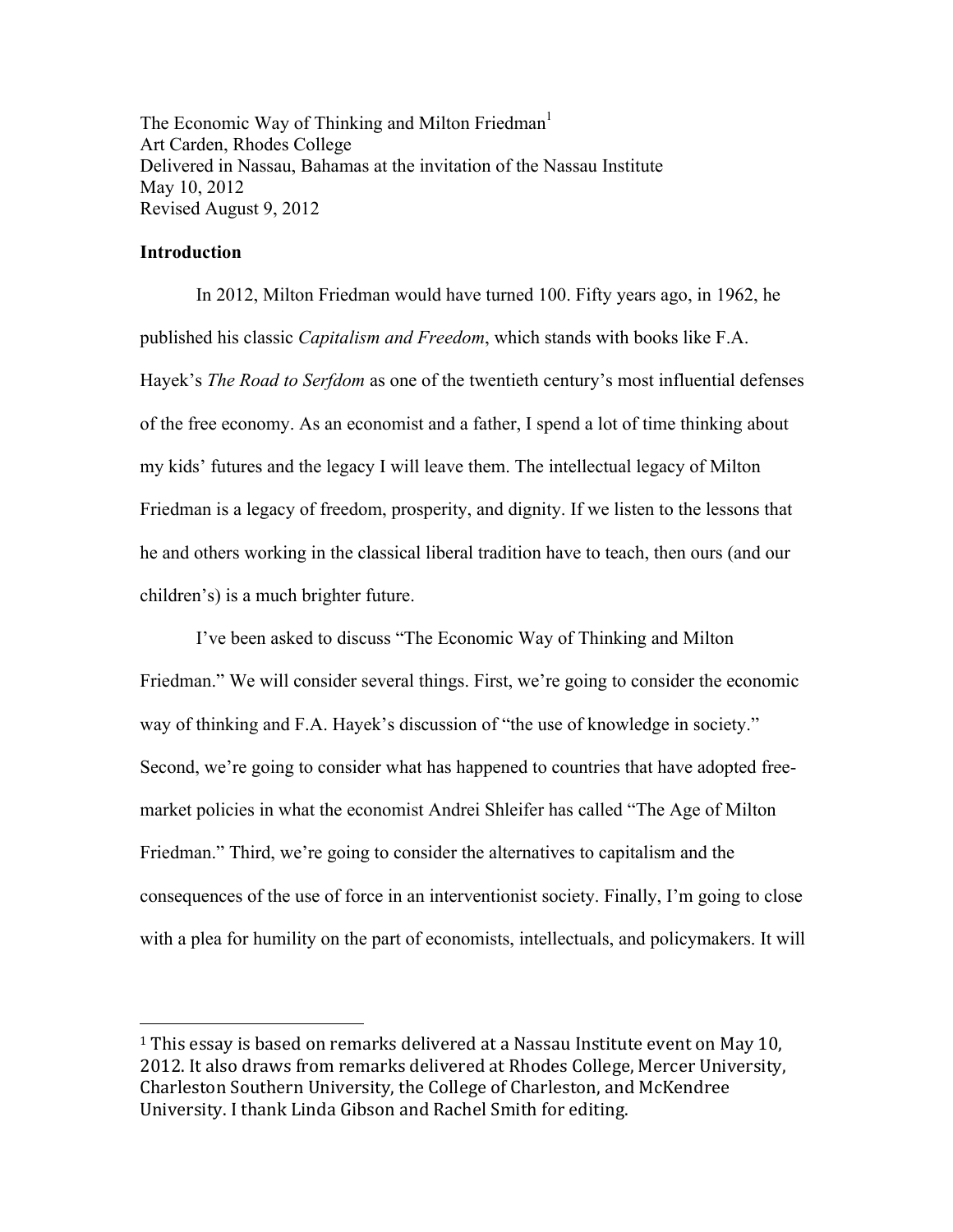be a plea that originates in the work of Adam Smith and that sits at the core of the classical liberal tradition. First, let's consider some of the basic principles of economics.

# **The Use of Knowledge in Society: The Economic Way of Thinking**

There are a few key ideas in economics. 2 First, people *act*: they choose goals. They seek ways to achieve them. Second, every action has a cost. Resources are scarce, which means that if you are using your time, your talent, and your treasure for one thing, you necessarily aren't using it for another. To use just one example, you're reading this. It means you're giving up the opportunity to relax on the beach, take a walk, or do any of a number of other things. You might be watching this on TV right now, which means you aren't watching old episodes of *The Simpsons* or *Family Guy*. Every action has a cost. Markets make some of these costs very explicit.

People respond to changes in the costs and benefits of different courses of action. In other words, people respond to incentives. When we change people's incentives, we change their actions. When we change the rules, we change people's incentives. When people have incentives to produce trade, for example, they have incentives to create wealth. One of the most surprising conclusions economics has to offer is the fact that trade creates wealth. Trade allows us to do more with what we have. As barriers to trade crumble, the things we buy get cheaper. But here's the cool thing: the things we sell (like our labor) earn more. Sellers get more for the sweat of their brow and buyers sweat less for the things they buy because of the wealth-creating properties of trade. In a commercial society characterized by secure private property rights and voluntary

 

<sup>&</sup>lt;sup>2</sup> These are discussed in the first chapter of most introductory economics textbooks. I also discuss them in Carden (2010).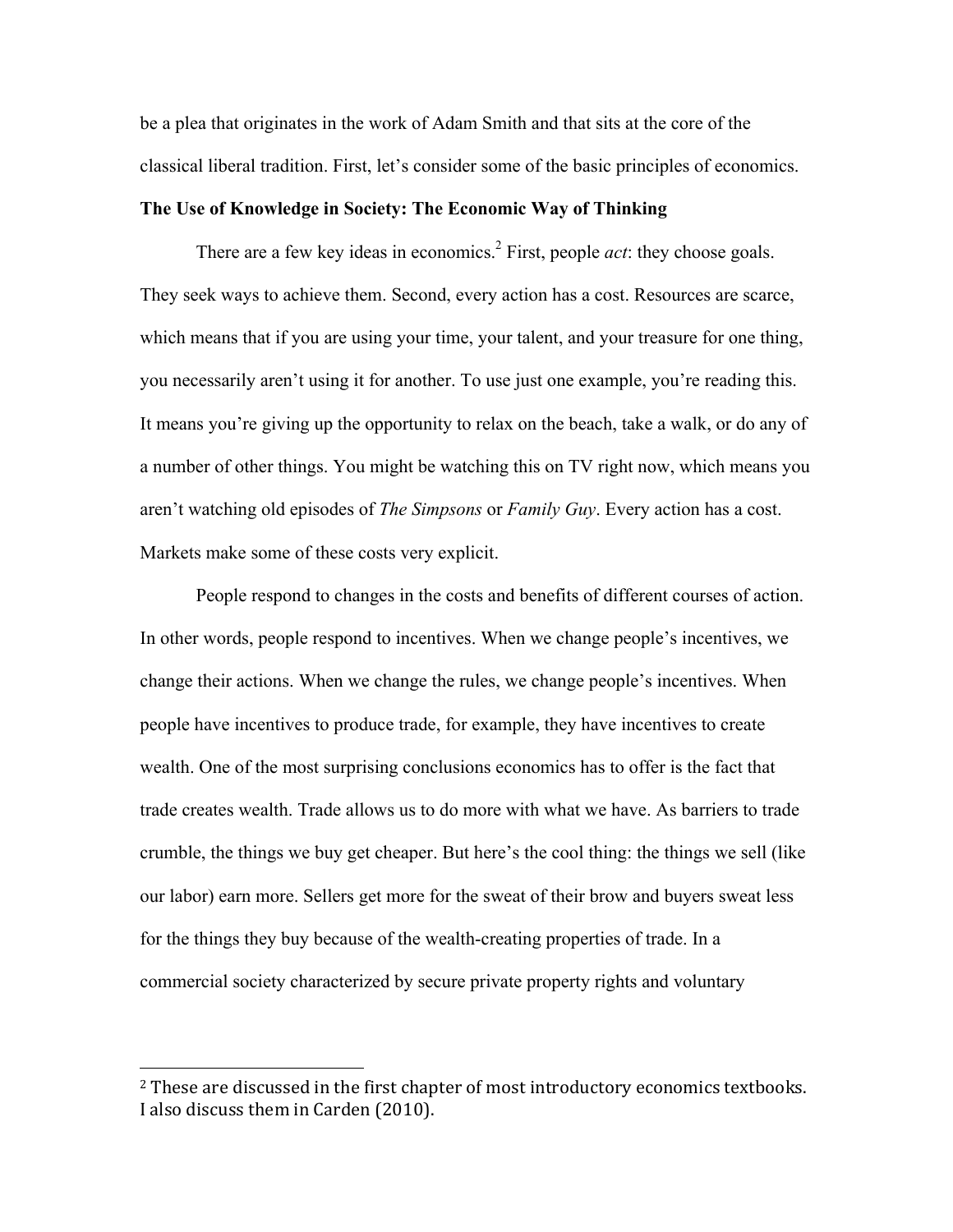exchange, one person's gain is another person's gain, as well. Markets harness knowledge, and prices transmit it.

When people have incentives to expropriate and redistribute, on the other hand, things aren't so cheery. In a political society characterized by expropriation and redistribution, one person's gain is another person's loss.

Historically, the effects of free-market institutions have been dramatic. The western world has seen an explosion in per capita income unlike anything the world has ever seen largely by adopting the institutions of free-market capitalism, which the economist Deirdre McCloskey (2006: 14) defines as a system of social organization based on "private property and free labor without central planning, regulated by the rule of law and by an ethical consensus." Further, McCloskey argues that the rise of the modern world is explained by a rhetorical change: people came to offer a degree of dignity and esteem to commerce that has been largely absent for most of history, and this explains the explosion of innovation we have enjoyed in the last several centuries. It is an explosion that has largely been limited to the West, but it is spreading to other countries that are starting to accept commercial institutions, economic freedom, and commercial dignity.

#### **Consequences: Economic Growth in the "Age of Milton Friedman"**

Don't take my word for it. In 2009, the economist Andrei Shleifer published an essay in the *Journal of Economic Literature* in which he summarized some of the things that happened in the world during what he called "The Age of Milton Friedman," which he dated from 1980 to 2005. This was, in his words, a period during which "the world embraced free market policies" and experienced rising living standards across a number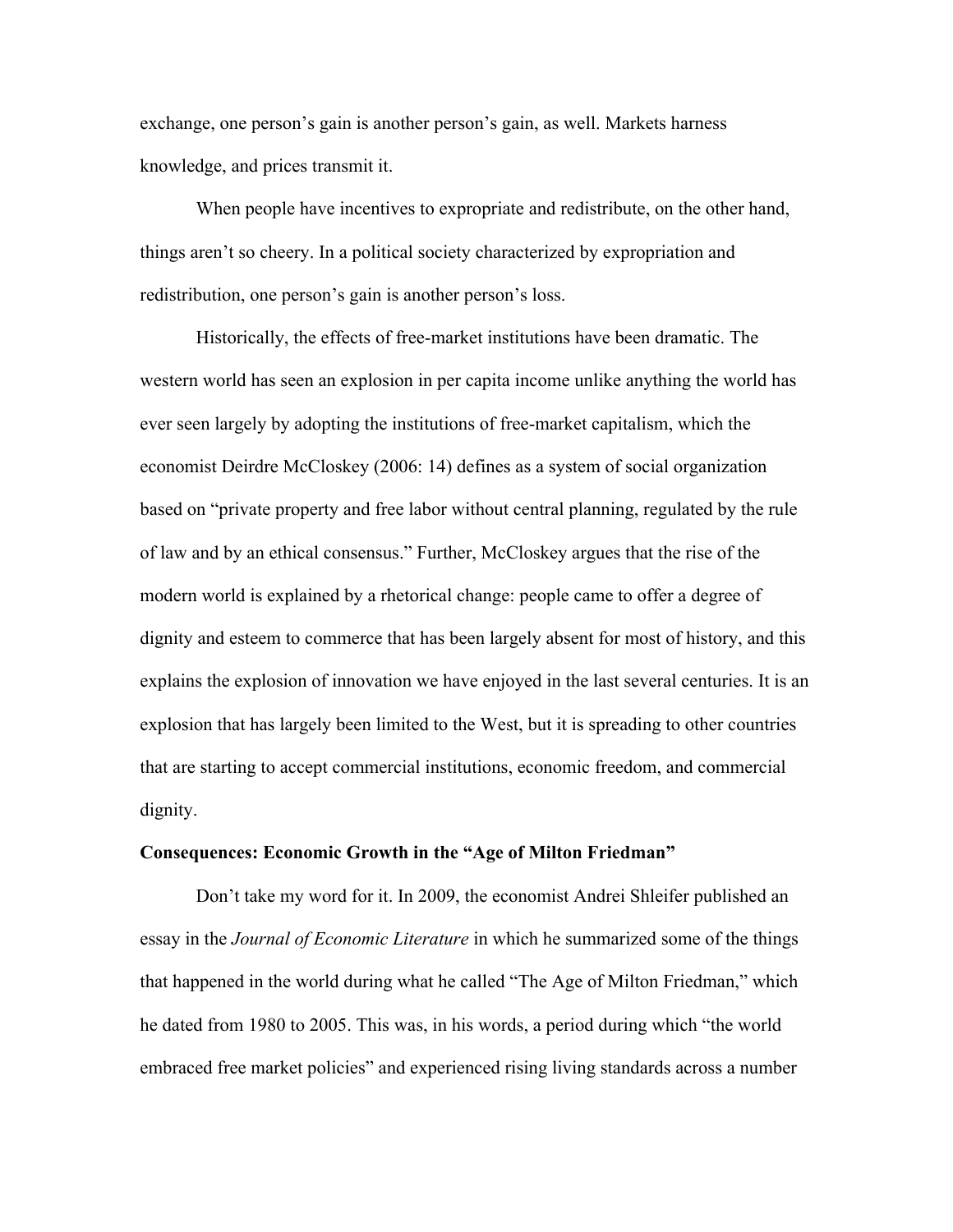of different categories (Shleifer 2009: 123). Why 1980? Shleifer notes that it was in 1979 that Deng Xiaoping began free-market reforms in China and Margaret Thatcher began a program of reform. Ronald Reagan was elected President of the United States in 1980, and he too "embraced free market policies" (Shleifer 2009: 123). In Shleifer's words, "(a)ll three of these leaders professed inspiration from the work of Milton Friedman" (Shleifer 2009: 123).

What happened during "the age of Milton Friedman?" Worldwide growth in percapita GDP over the 25-year period from 1980 through 2005 was about two percent per year (Shleifer 2009: 124). There were marked improvements in life expectancy, infant mortality, education, and democratization (Shleifer 2009: 124-125). In a number of empirical studies, measures of economic freedom are shown to predict a variety of social indicators including but not limited to per-capita GDP. In short, the case for free markets is not merely convincing but compelling.

The twentieth century gave us two clear experiments that allow us to explain the relationship between economic freedom and prosperity. The first is East and West Germany. The second is North and South Korea. The differences between the countries are explained by a difference in their institutions. West Germany and South Korea adopted free markets. East Germany and North Korea adopted communism. Divergence was clear as West Germany and South Korea became international economic leaders while East Germany and North Korea became laggards.

Some argue that this is all well and good but that we can undoubtedly do better. In the nineteenth and twentieth centuries, a lot of leading intellectuals were convinced that socialism was the answer; today, a lot of people are convinced that even though socialism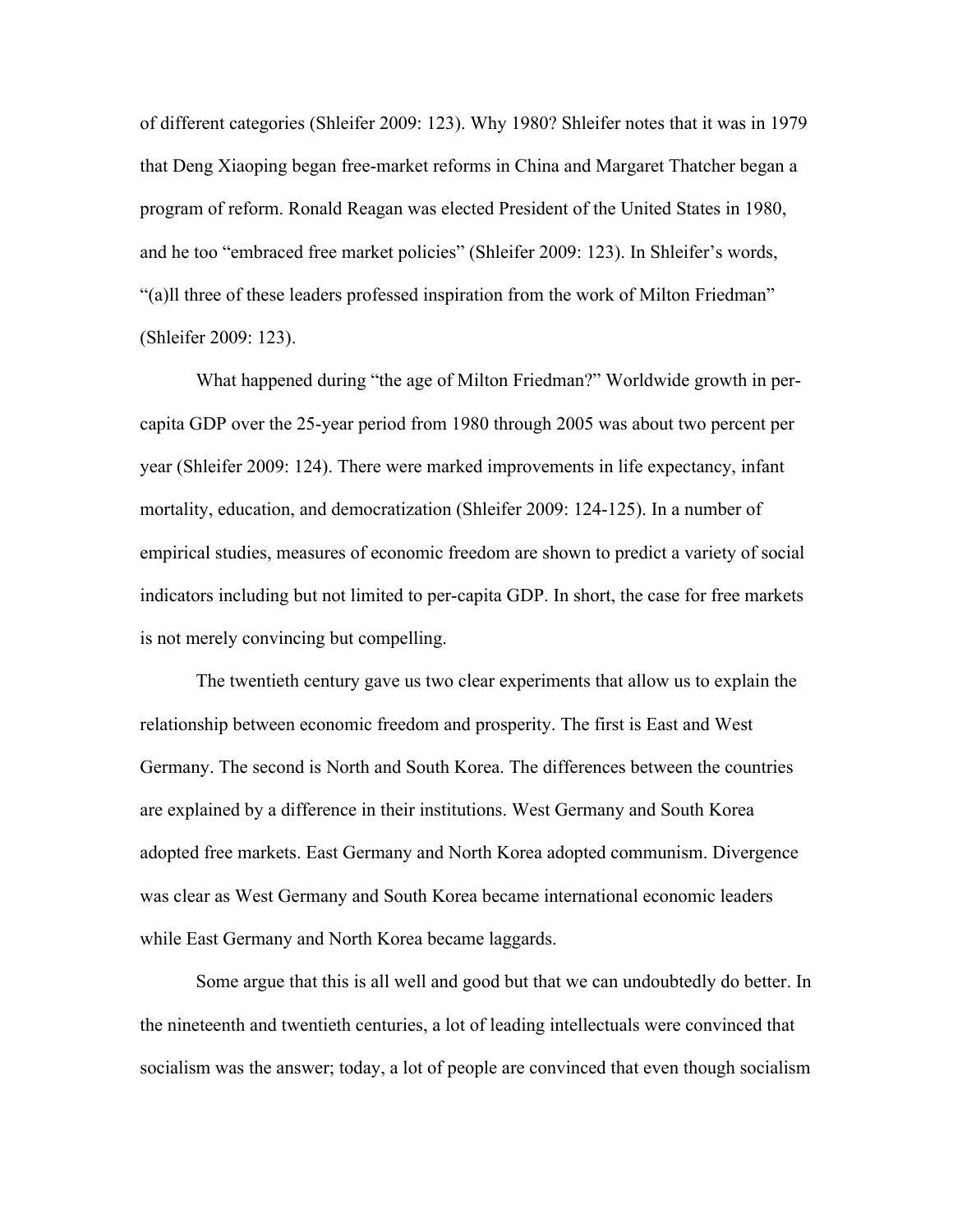doesn't work the government should intervene to do a lot of different things. As Ludwig von Mises, Friedrich Hayek, Milton Friedman, and others have shown, socialism and interventionism don't only fail in practice, they also fail in theory. Let's explore the use of force in society.

### **The Use of Force in Society: The Consequences of Interventionism**

Trade creates wealth, but a lot of policies are enacted to restrict or modify trade for the alleged benefit of the poor; however, we have to remember that people respond to incentives. When we change incentives, we change behavior. This leads us to an important conclusion: actions and policies will have unintended consequences. The takeaway here is that meaning to help people is not the same thing as actually helping people.

In his classic essay "The Use of Knowledge in Society," the economist F.A. Hayek explained how market prices are not merely efficient ways of organizing information or useful sets of incentives (Hayek 1945). Market prices are *necessary* if economic calculation is even going to be possible. Just as Ludwig von Mises had done in his 1920 essay "Economic Calculation in the Socialist Commonwealth" (Mises 1990 [1920]), Hayek engaged in an exercise that some scholars today call "robust political economy."<sup>3</sup> In short, they showed how even under the best of assumptions about the knowledge available to the planners and about the planners' motives, private ownership of the means of production and market exchange are necessary if the information needed for rational economic calculation is even going to exist.

 

 $3$  See Pennington (2011) for a detailed discussion.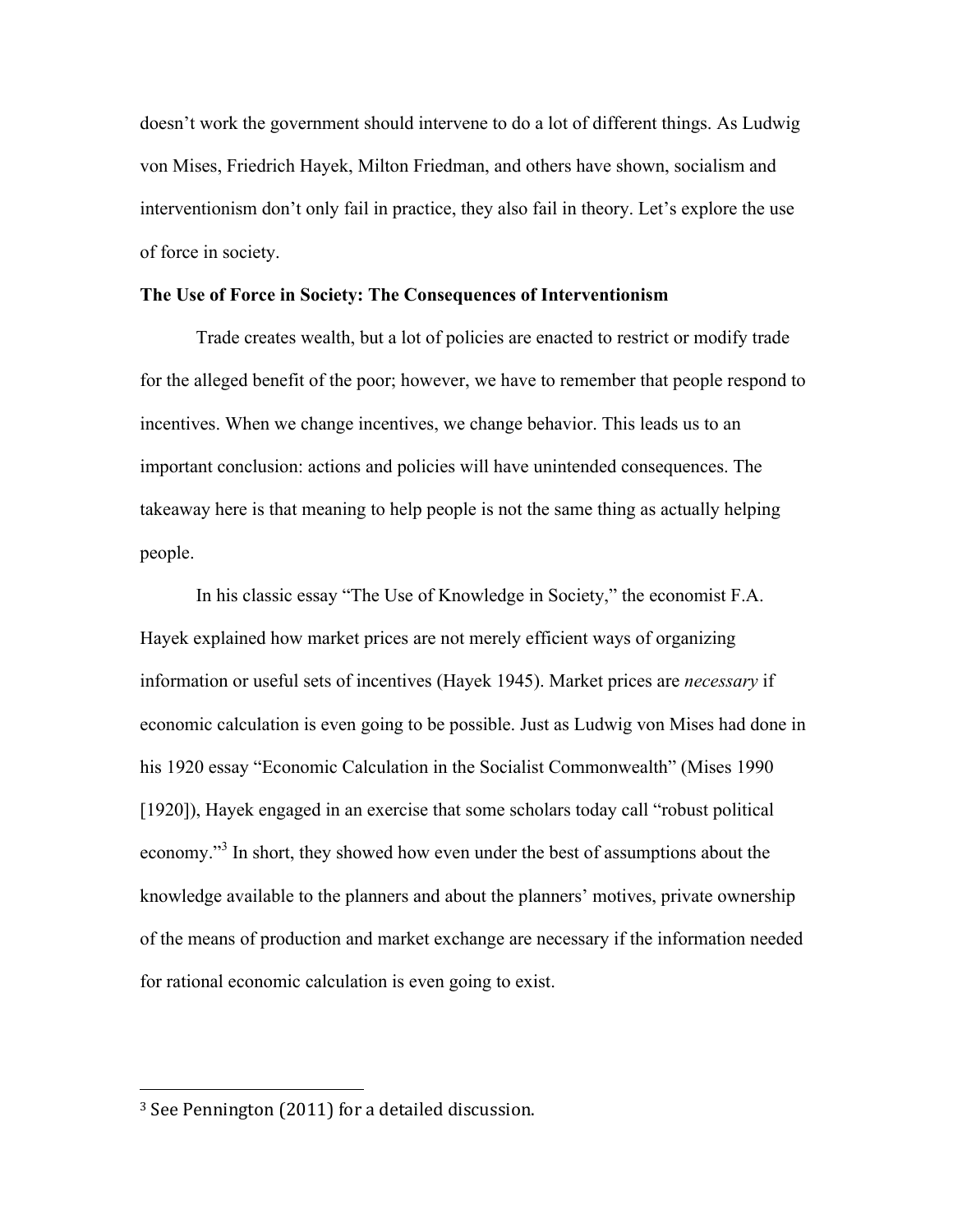Here's how.<sup>4</sup> Let's assume, as Mises did, that by some miracle we know exactly what to produce, every conceivable way of producing it, and the complete inventory of resources available for production. Let's also assume, as Mises, Hayek, and Friedman did, that the central planners are not motivated by any desire for personal gain but by a desire to do the most good for the society under their care. Even in this ideal case, rational economic calculation is not possible without private ownership of the means of production. Private property gives rise to exchange, which allows the establishment of prices. Prices then allow people to estimate the costs and benefits of their actions. Profits and losses then tell entrepreneurs whether they are using resources wisely or wastefully. When the means of production are commonly owned, there can be no exchange, no prices, and no profits and losses. There can be no economic calculation and no way to know whether a particular production process is wise or wasteful.

Hayek carried this an extra step by pointing out that the economic problem is not one of solving a system of equations given a bunch of constraints. Rather, it is one of assembling and harnessing the knowledge distributed across today billions of individual minds. Hayek referred to what he called "the particular circumstances of time and place" that cannot be known by central planners. To use just one example, my knowledge of "the particular circumstances of time and place" in the Bahamas is actually pretty limited. It would be the height of presumption and folly for me to visit the Bahamas and think I can develop specific solutions to all Bahamian problems. I want to close with a plea for humility that originates in Adam Smith and carries through Milton Friedman.

# **A Plea for Humility: Adam Smith, Milton Friedman, and Political Economy**

 

 $4$  Boettke (2012) expands on these themes and explains the logic of production under private ownership of the means of production.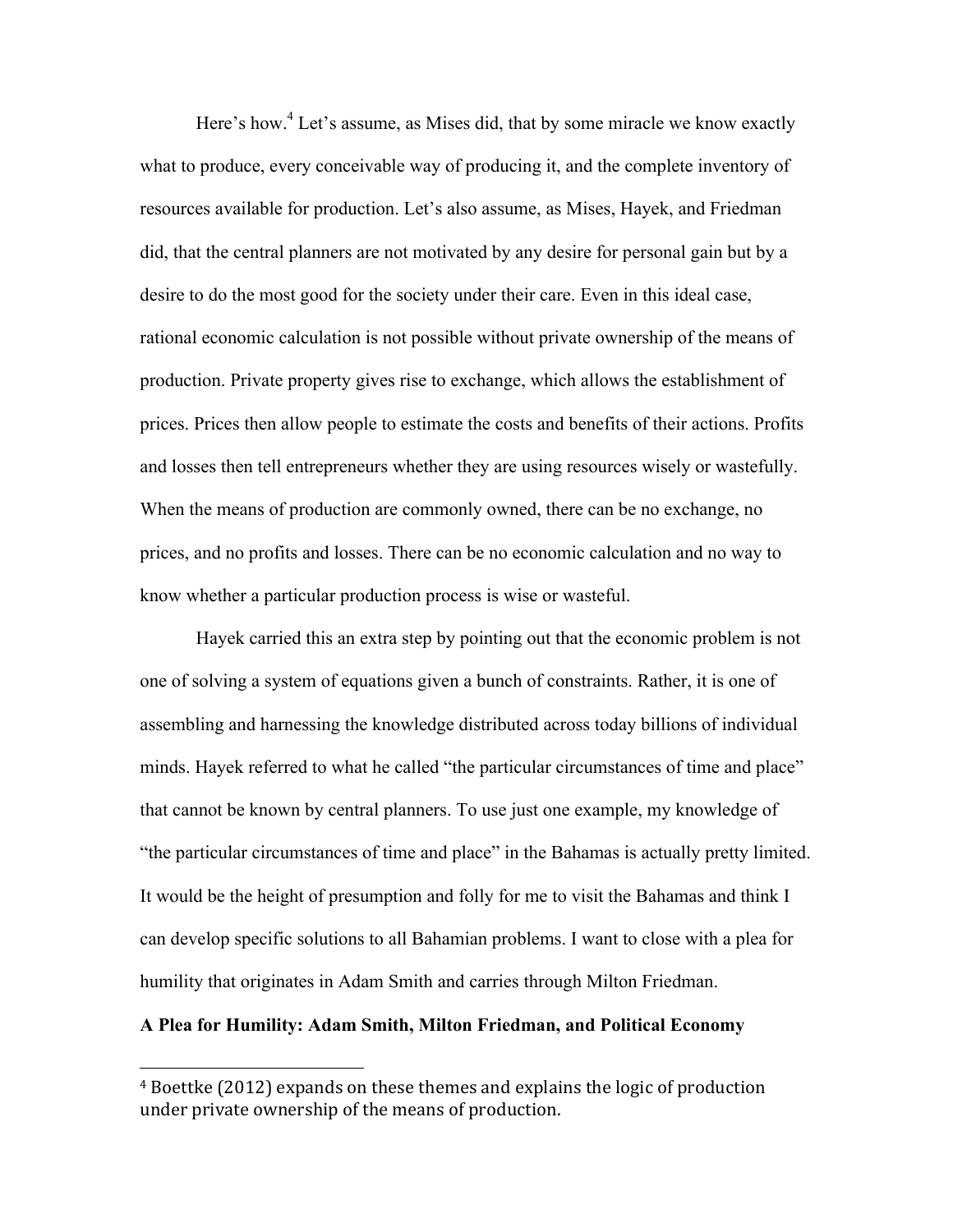Let's consider two passages from Adam Smith. The first is from *The Theory of Moral Sentiments*; in it, Smith introduces us to a character he calls "the man of system."

The man of system, on the contrary, is apt to be very wise in his own conceit; and is often so enamoured with the supposed beauty of his own ideal plan of government, that he cannot suffer the smallest deviation from any part of it. He goes on to establish it completely and in all its parts, without any regard either to the great interests, or to the strong prejudices which may oppose it. He seems to imagine that he can arrange the different members of a great society with as much ease as the hand arranges the different pieces upon a chess-board. He does not consider that the pieces upon the chess-board have no other principle of motion besides that which the hand impresses upon them; but that, in the great chessboard of human society, every single piece has a principle of motion of its own, altogether different from that which the legislature might chuse to impress upon it. If those two principles coincide and act in the same direction, the game of human society will go on easily and harmoniously, and is very likely to be happy and successful. If they are opposite or different, the game will go on miserably, and the society must be at all times in the highest degree of disorder (Smith 1982 [1759] VI.II.42).

The second is from *The Wealth of Nations*:

The statesman who should attempt to direct private people in what manner they ought to employ their capitals would not only load himself with a most unnecessary attention, but assume an authority which could safely be trusted, not only to no single person, but to no council or senate whatever, and which would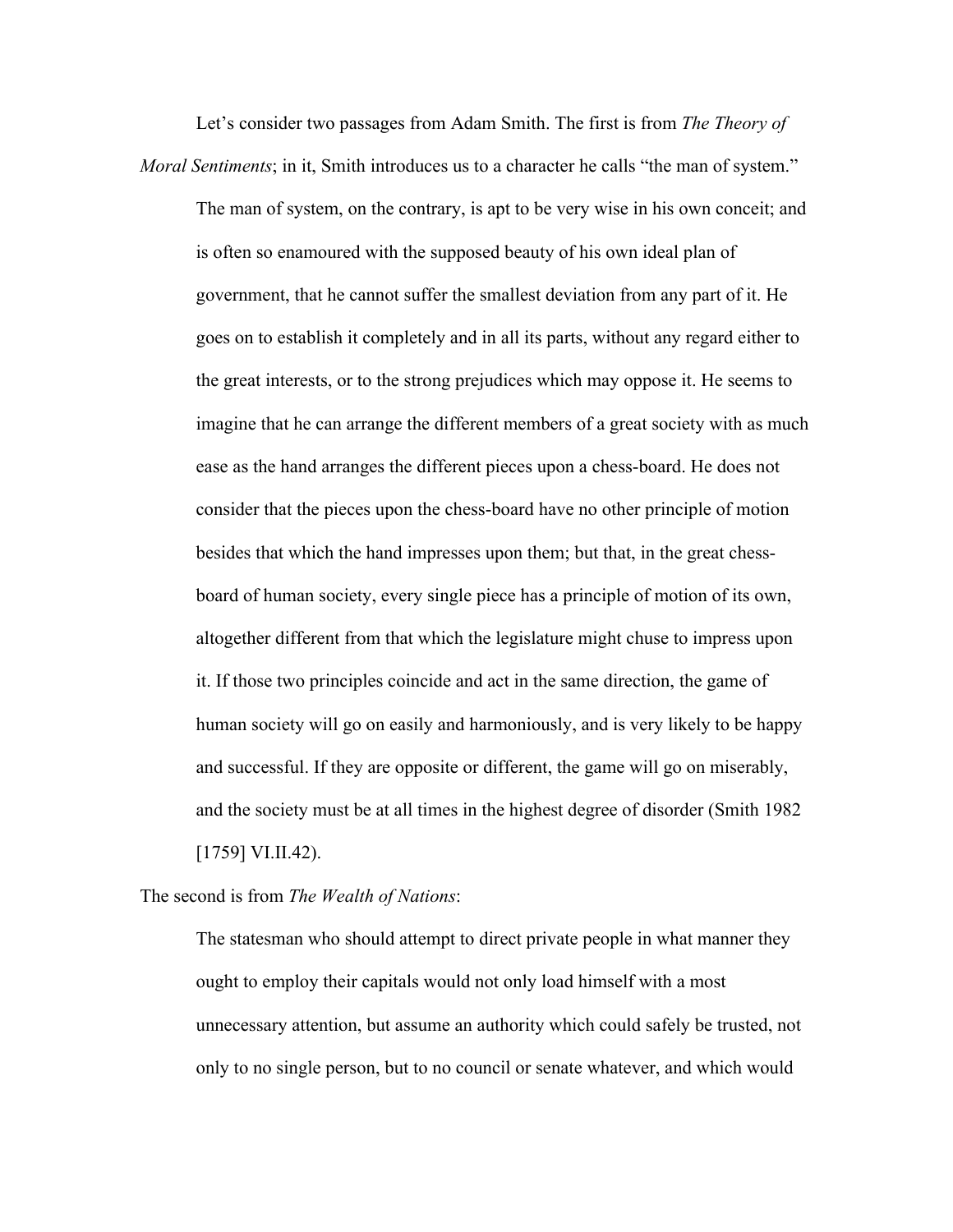nowhere be so dangerous as in the hands of a man who has folly and presumption enough to fancy himself fit to exercise it (Smith 1982 [1776] IV.2.10).

According to the philosopher James R. Otteson (2010), Smith identifies what Otteson calls the "great mind fallacy," which is the assumption that somewhere there is some person or group who can organize society coherently and do so intentionally and from the top down. You just had an election in the Bahamas, and we're on the verge of a Presidential election in the United States. In so many cases, it's clear that people think the relevant question concerns getting the right leadership. This is a mistake. It isn't about making sure the right people at the top have power. It's about making sure everyone has freedom.

But what does this freedom mean? Interventionism fails. How, then, does freedom empower people to make the most of their God-given potential? Here is Milton Friedman from *Capitalism and Freedom* on how markets coordinate economic activity:

So long as effective freedom of exchange is maintained, the central feature of the market organization of economic activity is that it prevents one person from interfering with another in respect of most of his activities. The consumer is protected from coercion by the seller because of the presence of other sellers with whom he can deal. The seller is protected from coercion by the consumer because of other consumers to whom he can sell. The employee is protected from coercion by the employer because of other employers for whom he can work, and so on. And the market does this impersonally and without centralized authority. Indeed, a major source of objection to a free economy is precisely that it does this task so well. It gives people what they want instead of what a particular group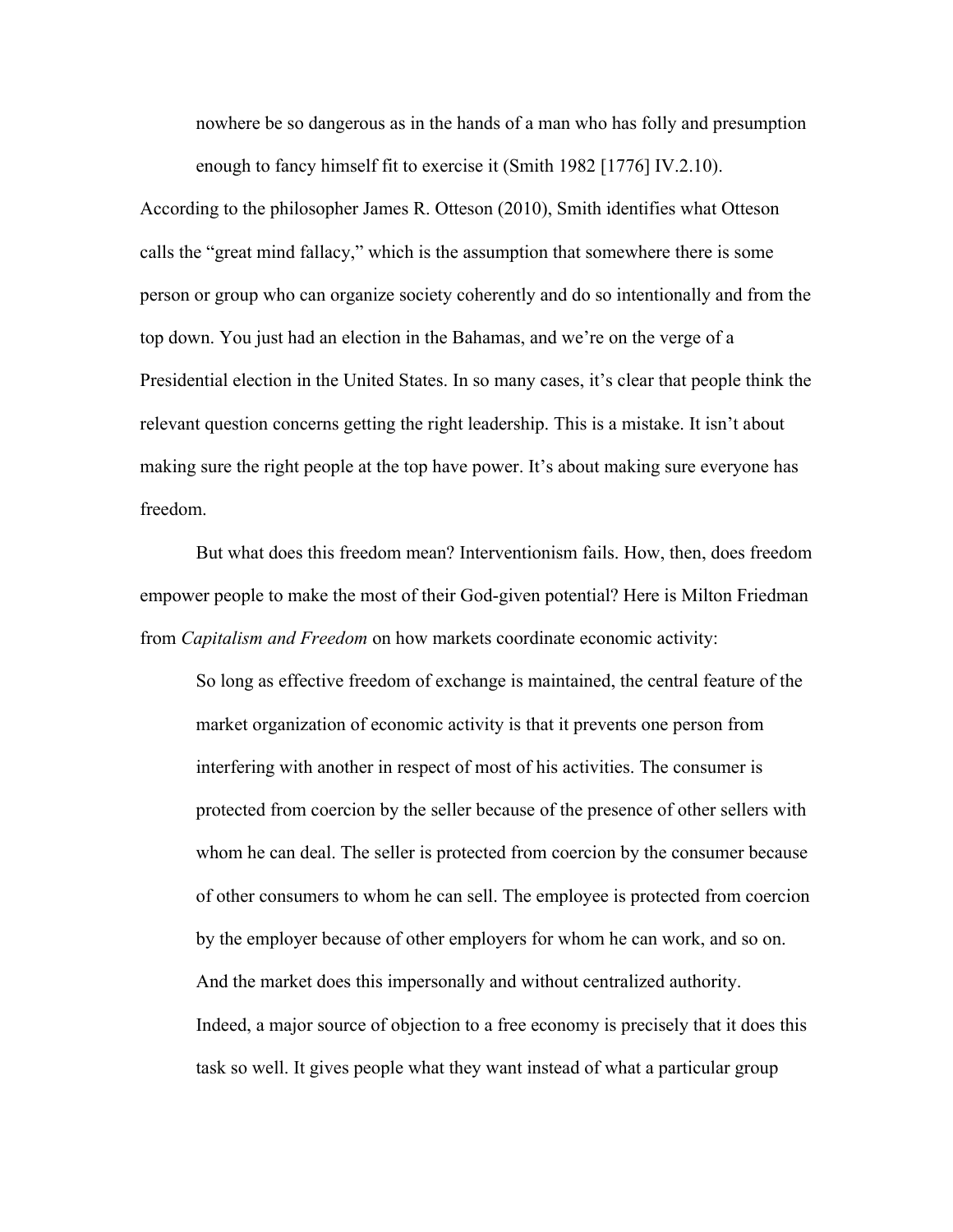thinks they ought to want. Underlying most arguments against the free market is a lack of belief in freedom itself (Friedman 2002 [1962]:14-15).

 "Underlying most arguments against the free market is a lack of belief in freedom itself." And yet the history of the last several centuries has given us numerous reasons both theoretical and empirical to believe in freedom. I do. I hope you will, too. Our future and our children's future—depends on it.